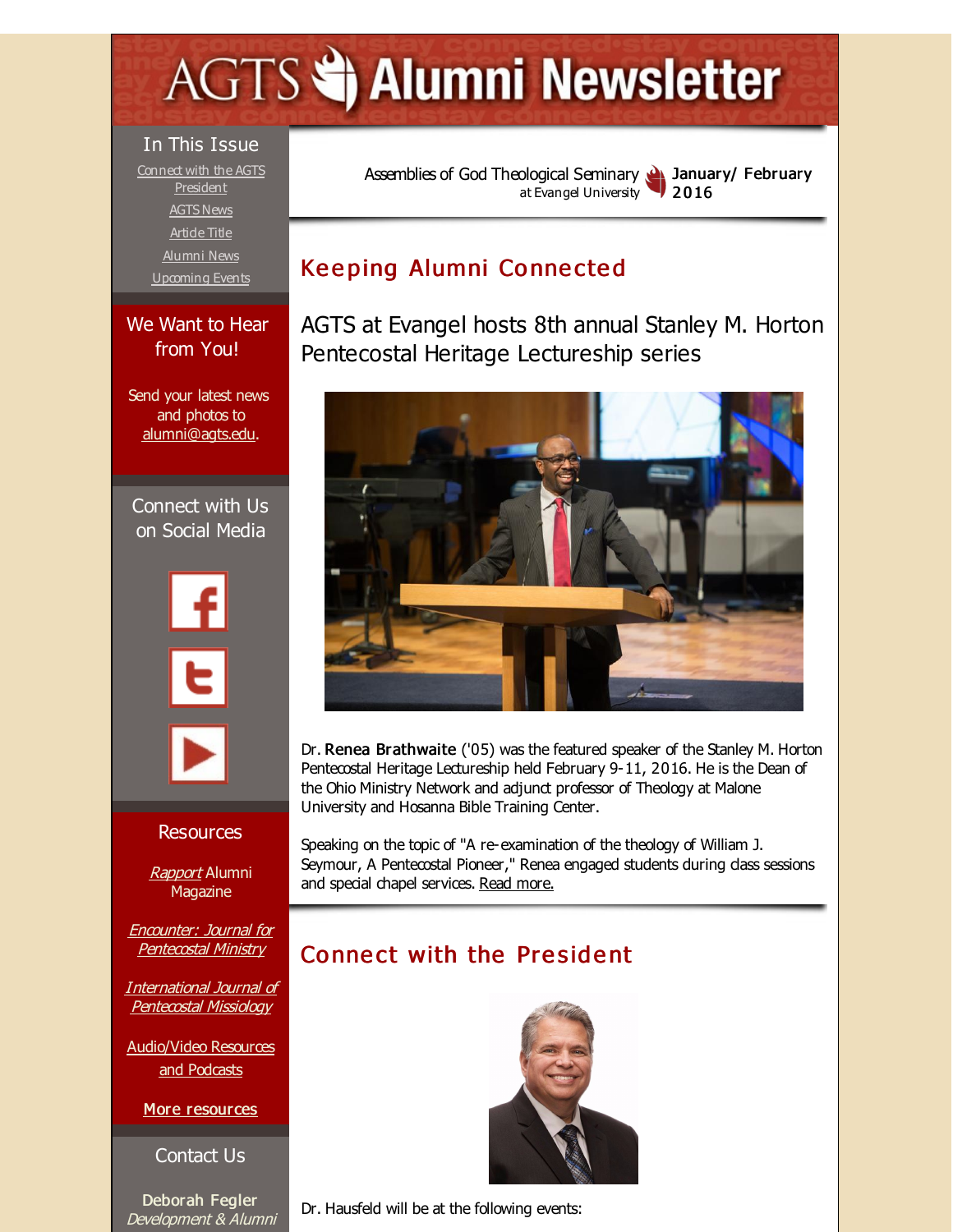**Coordinator** [dfegler@agts.edu](mailto:dfegler@agts.edu)

Jennifer S. Hall Marketing Manager [jhall@agts.edu](mailto:jhall@agts.edu)

[alumni@agts.edu](mailto:alumni@agts.edu)

[www.agts.edu/alumni](http://r20.rs6.net/tn.jsp?f=001o0MNdipVzC68gqEQPUtgFcASxsous1y1d1ZQnw59bF2qNkv1AWvlqVO1f4jc83jDu0phB023FIc80OC6gcUaucW_j821fJUEeAs4fZbtFeT_rT-YyaWUN34mDsLD_sSQtzHC5XK6aY8JzXRl_ATCqv3kGVzawkiFzB7y6VfNtWo0ji_X9YMTEA==&c=&ch=)

Invest in Student **Scholarships** 

# **DONATE**

March 6: Preaching at Highlandville First Assembly of God, Highlandville, Mo.

Dr. Hausfeld wrote an artide for the winter edition of the Occasional Bulletin, published by Evangelical Missiology Society, entitled, "What are the Missiological Implications of Affirming or Denying that Christians and Muslims Worship the Same God?"

# **AGTS News**

AGTS Discipleship Network launches new blog to offer fresh perspectives on whole-life discipleship



Funded by a generous gift from the Kern Family Foundation, the AGTS Discipleship Network website was created as an interactive communication tool to keep the conversation about Christian discipleship fresh and invigorating. Offering essays and blogs that share how network participants strive to live out their personal faith and ministry, the site welcomes readers and contributors. Read [more.](http://r20.rs6.net/tn.jsp?f=001o0MNdipVzC68gqEQPUtgFcASxsous1y1d1ZQnw59bF2qNkv1AWvlqf7if2lwzDqS3KyZqm8CJuXqoPLr0kISqDIG7ao3JjyoPznCp-js5WvUObAnyvegiue77RW179VBYTyHNCdB5Fj-JSLqF-QQ_zi25HnWyFcXa2QamHazWThW8SEeToLQmtWl7UMMPtrige3bTi31ink=&c=&ch=)

# Don't miss the new International Journal of Pentecostal Missiology, Volume 4



Adult, Graduate, and Seminary Studies Open House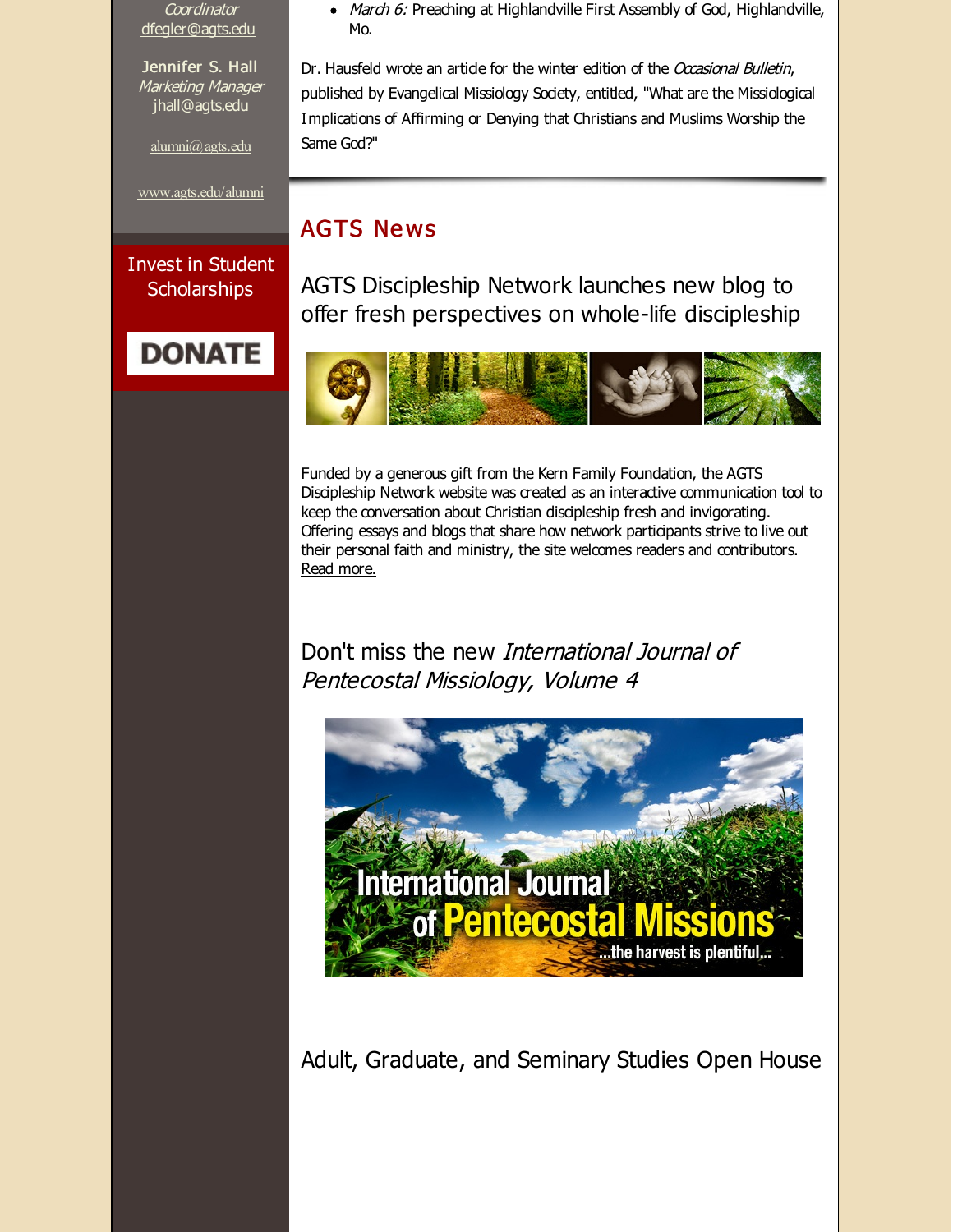

Evangel University will be hosting an open house for adult, graduate and seminary studies Tuesday, March 15, in the Riggs Hall Atrium. Open Houses are held every semester and are intended for prospective adult and graduate students with a desire to complete their undergraduate degree or pursue a master's or doctoral degree in a convenient format. This come-and-go event is a great way to visit facilities, network with faculty and learn more about admissions [procedures.](http://r20.rs6.net/tn.jsp?f=001o0MNdipVzC68gqEQPUtgFcASxsous1y1d1ZQnw59bF2qNkv1AWvlqf7if2lwzDqScsLRjewMqlTxtKN5joApLWxM7Nv-3MhLmzB-41aukv2Q0-yVEyVRqvTfg5FvMrlXvSec5lWwhHQVhxoYHWA2Q6rN8Q29aZn5RCmo9l9QsQj2iuNVkOUk9Dr62k7NKO7RyhpURApg34Bf5QZ4oNA08Ljmhx2q6fI8H4IIUpnV074=&c=&ch=) Evangel waives the \$25 application fee for attendees. Learn more or register.



## New Hogan Professor Sobhi Malek to deliver inaugural lecture

AGTS is pleased to announce that Dr. Sobhi Malek has been chosen as the 2016-2017 J. Philip Hogan Professor. Dr. Malek will present three lectures in Seymour Chapel on the general theme of "The Challenge to

Understand Islam."

- Inaugural lecture: Tuesday, March 8 at 11 a.m. "The Caliphate: The Islamic State"
- Second lecture: Friday, March 11, at 2 p.m.
	- "Muhammad in the Bible: Alleged Prophecies"
- Third lecture: Wednesday, April 6, at 11 a.m. "The Bible for Muslims"

As an ordained minister with the Assemblies of God, Dr. Malek has ministered for over forty years in over fifty countries. He has served as a visiting professor of missions at several seminaries, and speaks in conferences and seminars on Islam, Muslim evangelism, and missions to Muslims. In addition, Dr. Malek has translated the Bible into Islamic Arabic. The *Sharif Bible* was the first Bible to be published in Arabic that Muslims understand.

The J. Philip Hogan Chair of World Missions at AGTS is an endowed professorship that honors the missionary leadership of the former executive director of AGWM. As a partnership between AGTS and AGWM, it calls on today's missionaries and scholars to continue in the heritage of thoughtful, incisive and Spirit-led missiology. A leading missiologist is invited annually to fill the chair in order to explore new dimensions in missiology through teaching, research and writing.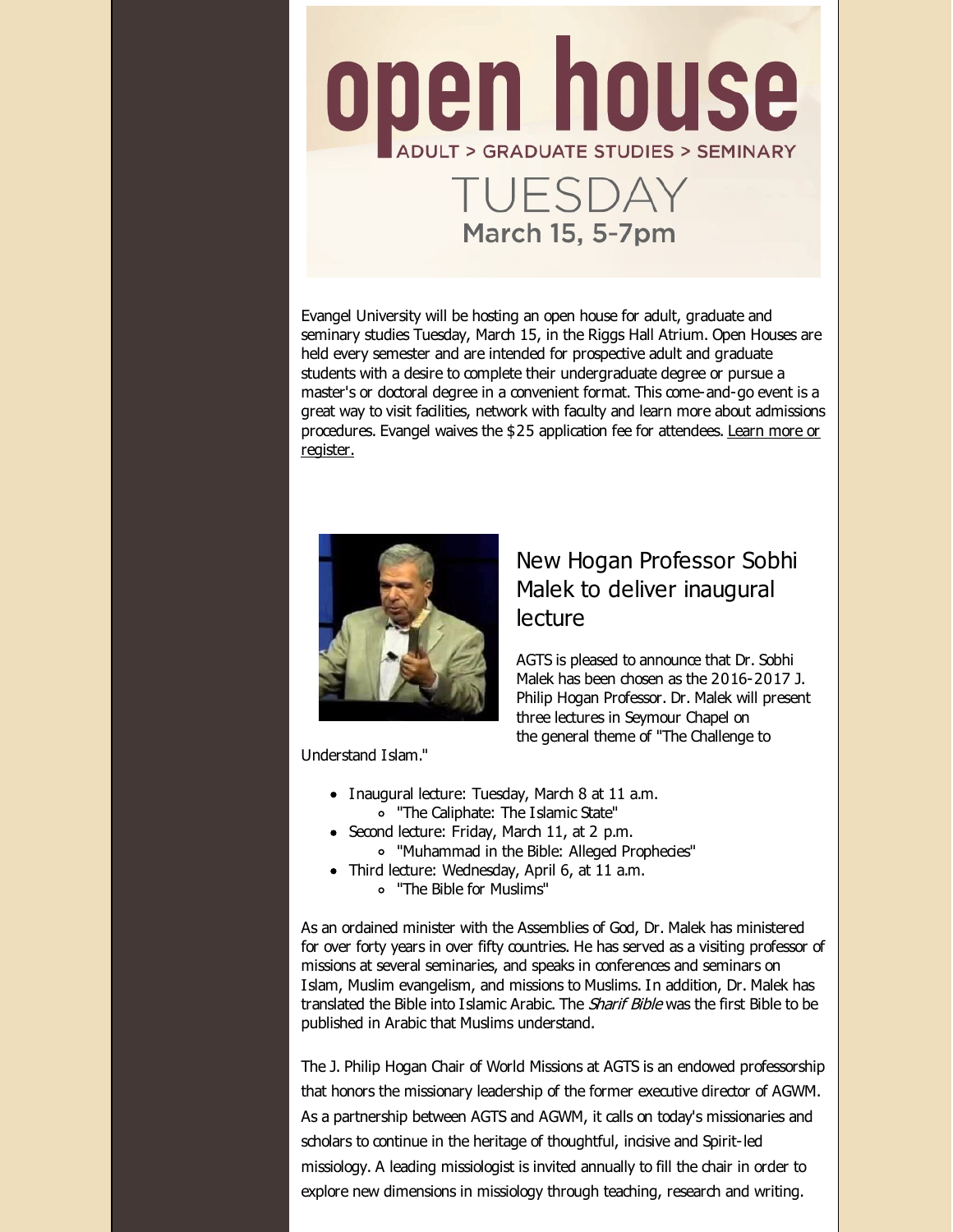# AGTS Offers Church Business Administration

#### **Training**

In association with The Church Network, an interdenominational professional association, AGTS offers training seminars every summer in church administration. Church leaders, paid and unpaid, have an opportunity to enhance their leadership in human resources, finance, communication, strategic planning, tax and legal issues and property and facilities management.

Summer 2016 Courses

- June 14-17 (Module A: HR, Communication, Planning)
- June 21-20 (Module B: Finance, Legal, Facilities)

Learn more or [register.](http://r20.rs6.net/tn.jsp?f=001o0MNdipVzC68gqEQPUtgFcASxsous1y1d1ZQnw59bF2qNkv1AWvlqbevPgqZ5ai-AjYJ91SWaWoT5vr_oVHPwgfOOlVMWjvEGQaLf4KzA-F6EOaI1Zrmx4riNfUb8Na1rfI2R0cqtgHRvfcCDZe7peWmM0u_rOtNTu-OfC2vhgbtUvBVpMMZRNV8Y8-VXiPzd6yEwT99j7xB09Shn80myzh05aRTRvAmV40br8aylvY=&c=&ch=)

# Libraries in a bottle: CBC, Evangel, & AGTS books resourse Bible schools across Africa



Recently, Africa's Hope, a ministry of Assemblies of God World Missions, Africa region, received more than 55,000 textual resources from Evangel University (EU) in Springfield, Missouri, as a result of the 2013 consolidation of EU with Central Bible College and Assemblies of God Theological Seminary. This donation served to provide library [resources](http://r20.rs6.net/tn.jsp?f=001o0MNdipVzC68gqEQPUtgFcASxsous1y1d1ZQnw59bF2qNkv1AWvlqf7if2lwzDqSEgCxm3Z1KVW1HAgfuuX8oM7WoV7AJLvrz_xRPxfUPsSQ_7DHIdAswoXpcTdeeBIk_TGZwQzeWamg6A1p_lAzOFhKL8y44_81VxFEQ-XdsqmLX9BVB1ZNHX8sBirZfRXzjLBJnleHjaYxm5QCAQlbA9s8UsHDw_jYrCGvvOy4fwg=&c=&ch=) for several Africa AG Bible schools. Read more.

AG scholarships key to helping AGTS chaplaincy candidates reach the field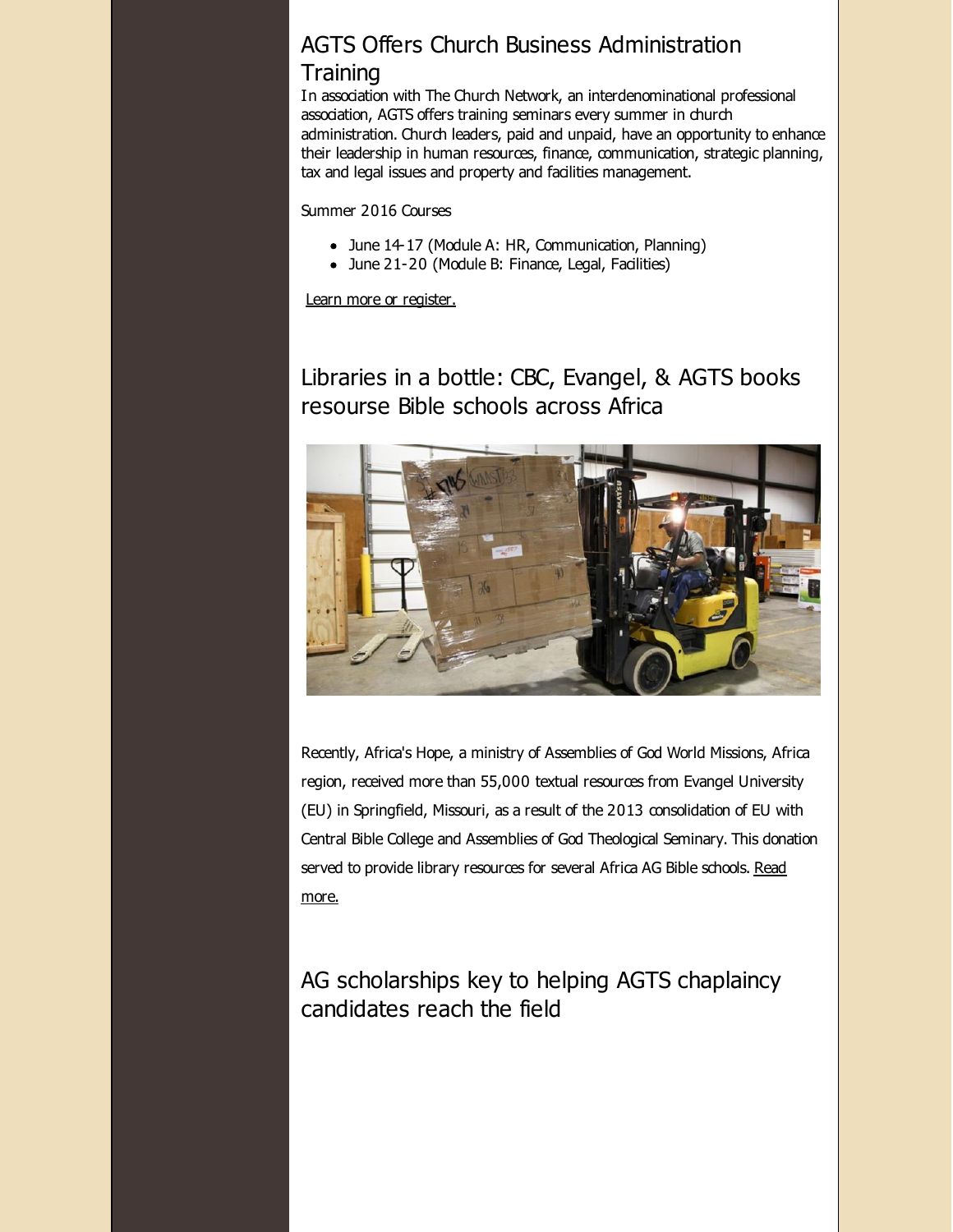

Missouri Army National Guard Assemblies of God chaplain candidate Peter K. Pyo is scheduled to graduate from Assemblies of God Theological Seminary in May, after which he expects to go on active duty.

Pyo is one of 196 U.S. Missions AG Chaplaincy Ministries candidates to be awarded a total of 610 scholarships to attend the Springfield seminary since 1983. To date, Chaplaincy Ministries has given \$1,026,368 to help AGTS students who are in full-time preparation for the chaplaincy. Read [more.](http://r20.rs6.net/tn.jsp?f=001o0MNdipVzC68gqEQPUtgFcASxsous1y1d1ZQnw59bF2qNkv1AWvlqWSCAgf95C7ylJyb1AOVWTpruwZh_rL-w04vH7ii1dJO-ZRyzxWVLN3kKxnOXrP54L2NWfUqFTwqdwiyfVzZjD7FEVCO4vppklMoAgpR4hJEJcZ-j_9Nw8_xyx520p3H70izNKU1L3Dn1wI_sSDZrFkWskkGpr6TEFmDu4-Bkglm&c=&ch=)

# Connect to EU Alumni Newsletter---The Quad



happening at Evangel University.

Read the [January,](http://r20.rs6.net/tn.jsp?f=001o0MNdipVzC68gqEQPUtgFcASxsous1y1d1ZQnw59bF2qNkv1AWvlqWSCAgf95C7yR8BkYOuQ4inDnpXMRNjjBQIZclgBYBxevSZetwh9dUhJ604o6nsxu1eqJLH2Zubk-qU9vd2rm7qFFgksT9HuCnfHLEQFZvMX-RZeGyAQ-81CowFR_d-NxW7ihsZhS3G6hh_Gt4-2K5VtkjiToYRMyTYTZLooB44o&c=&ch=) 2016, edition.

Stay up-to-date with what's

of new men's soccer coach John Griffin, Evangel's first<br>sanctioned soccer game since 1974 is less<br>than 50 days away. .<br>Homecoming 2015: Celebra<br>Join us October 1-3, 2015. Featured reunions will be: er players 1974 and prior 1975  $.2005$ More information coming soon.

Introducing the new<br>president of AGTS at<br>Evangel



ted for a key eler e look and feel of the Jura

**JURASSIC WORLD** 

e 12. But did vo

Did you know?



and Olena saw just a sma



#### Refer a student

Do you know someone interested in attending AGTS? Use this [online](http://r20.rs6.net/tn.jsp?f=001o0MNdipVzC68gqEQPUtgFcASxsous1y1d1ZQnw59bF2qNkv1AWvlqXDtKJHp64aiAaloClvDGoXGW6Bjo3-jIuRPKRb1XlE4-MF00Vc70UfdWOD04Ga8saOFTCZV4qeHkHnlSmcio2rSCbwNxq5fyZuhdpfMUxEl1tqyY87wJeD7-xZeiJ78HQjrxfZs5tZ6&c=&ch=) form or connect with Christina Ketchem, AGTS Enrollment [Representative.](mailto:cketchem@evangel.edu)

# Faculty Ne ws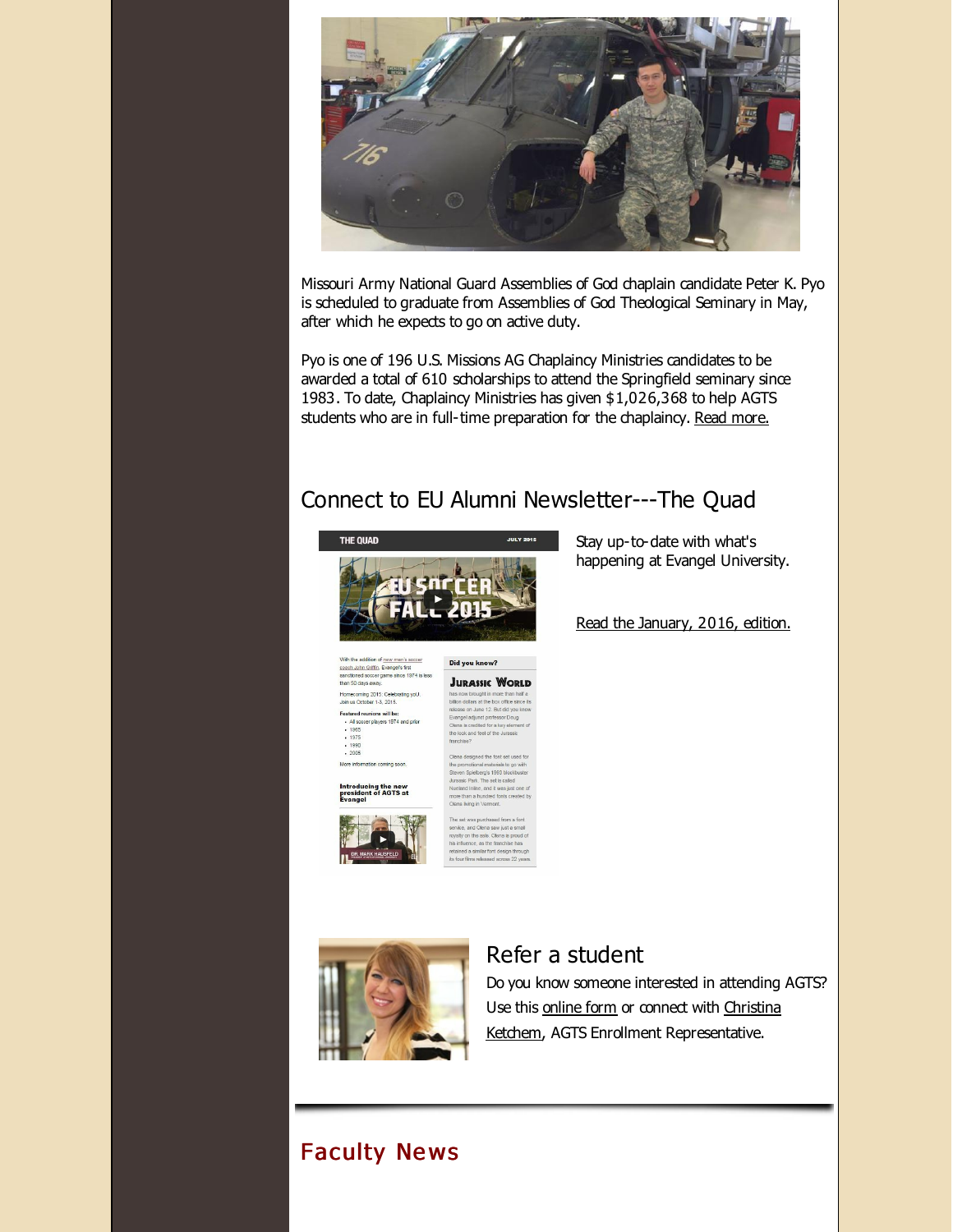#### Roger [Cotton](http://r20.rs6.net/tn.jsp?f=001o0MNdipVzC68gqEQPUtgFcASxsous1y1d1ZQnw59bF2qNkv1AWvlqf7if2lwzDqSKcoFJyuLNG-4tGK18HfX3ig0Cr0kZgYI8neTyoHfXu9Q306JK2q5E-U-q0bn0hi6Hi-VgtHHv3Zkn-m2MHNaGRp-IK9KwU27XcIpTeKQgOgjXyMk2It_ZIKgEQmqAr4N&c=&ch=)

- $\bullet$  *March 2:* Attending Chi Alpha meeting, Q & A Topic: "Old Testament: God of Wrath," College of the Ozarks, Point Lookout, Mo.
- March 13-14: Attending the Central States Regional Meeting of the Society of Biblical Literature in St. Louis, Mo.
- March 10-12: Attending the 45th Annual Meeting of the Society for Pentecostal Studies at Life Pacific College, San Dimas, Calif.

#### Paul [Lewis](http://r20.rs6.net/tn.jsp?f=001o0MNdipVzC68gqEQPUtgFcASxsous1y1d1ZQnw59bF2qNkv1AWvlqa6GrNsdxMUfxiJW1M2Ew_JHwMHEMc3idUoLEqQ_3s-cgRvDRBWkqwxnDPMjKiyyjWny4msjnK3aKVCw7pUT3hv57udqhnhUtZwdBIx6VyU0O38yuld7X3YWzQgGtNm77gBRfxgaFel_&c=&ch=)

- March 10-12: Attending the 45th Annual Meeting of the Society for Pentecostal Studies at Life Pacific College, San Dimas, Calif.
- Panel participation:
	- Volume in honor of Ruth and Stan Burgess
	- Volume on ethics (Essay topic: International Ethics)
	- Presenting Essay:"Worship and Spirituality in the First Millennium Church of the East Mission in China: Lessons for the Pentecostal Mission Work Today"
	- Chairing: Mission Interest Group

#### Johan [Mostert](http://r20.rs6.net/tn.jsp?f=001o0MNdipVzC68gqEQPUtgFcASxsous1y1d1ZQnw59bF2qNkv1AWvlqa6GrNsdxMUfd54JQvThv2BbCLLbzqvfJJbDuAXJBTCJOMUV3AjMOO7S6c_eAOTboXg9-eyFiwCJXCCu1rJxVc5R7vHVNsmX2u53IaAko9CjfVZtEYdbXxV-q7wEUsc2-SbjFKoLsvQD&c=&ch=)

Assumed the position of Director of Family and Community Resources at COMPACT Family Services, a part of the AG Family Services Agency, on February 1, 2016. Dr. Mostert will head up COMPACT's resource and empowerment strategy to better assist and mobilize local churches and

AG districts to more adequately redeem and serve vulnerable children and families in their communities. He will also assist in the enhancement of the agency's [professional](http://r20.rs6.net/tn.jsp?f=001o0MNdipVzC68gqEQPUtgFcASxsous1y1d1ZQnw59bF2qNkv1AWvlqbyVoZc9JTkQ6lof5G8M6GQdqZian4N4cf6wt1KXmmzrbG2NwlY8GefAS2m3HBBbYYimKzJp44CGL30N9i8gJ6nr7bqyVK6O-xHhAi3Gwtzz7kjxOuPEX1QQ6EjpMkv9yKnPyuY4Ks4Pj-KatFdGW9IbqDw1zEUp0YcOCgN7Xj9By8bhfo8HPpfaGfuWuY1OFBhLww5qW3vJQnKB-6d2urM=&c=&ch=) programs. For additional details, visit COMPACT'S website.

#### Lois [Olena](http://r20.rs6.net/tn.jsp?f=001o0MNdipVzC68gqEQPUtgFcASxsous1y1d1ZQnw59bF2qNkv1AWvlqVTlo2qwR5AISipl1LW7p9FZuIQKTdTCIeouft2xmv7NxfDxEvob9Tu1YMjTkLofRDerskK1sIn5fnxg-zlr6X7nBAKhwNn4IaemmMpetSaA-VZqIgNExnNQn3ecbpzaWAmHbUz4AhLg&c=&ch=)

- March 10-12: Attending the 45th Annual Meeting of the Society for Pentecostal Studies at Life Pacific College, San Dimas, Calif. (This is her final year of a five-year term as SPS executive director.)
- Presentation participation:
	- o [Co-edited](http://r20.rs6.net/tn.jsp?f=001o0MNdipVzC68gqEQPUtgFcASxsous1y1d1ZQnw59bF2qNkv1AWvlqf7if2lwzDqSf8Y1O6PUUgiVPtC4Im6bO3p7JASeG9kDlP5EV-GtKGbcmWMWjU1mM6-chBbUXEd8V7oF14KH0ssWbspUmlsNorwyC3KbzepsigGFEBuld53bSj5btHurjm-Ql4qsIGnSKgJF0-JIGDJ0G0uBdfbotksfl0htQHnskocPDSAIsD_bwi_5FpuU-Q==&c=&ch=) book, *Children of the* Calling: Essays in Honor of Stanley M. Burgess and Ruth V. **Burgess**
	- Upcoming volume of Global Pentecostal and the Charismatic Studies series
- Publication:
	- o "Building Bridges to Your Jewish Neighbor at [Hanukkah](http://r20.rs6.net/tn.jsp?f=001o0MNdipVzC68gqEQPUtgFcASxsous1y1d1ZQnw59bF2qNkv1AWvlqSusPnLITkuXCfQUcSD-dH_0P9uHaUDr1ZXrCFSOuF5GbVySK_kkgb0EdeCxTraIugHRYx-6kN57dTsEqMv1molNAiatA3vG4Ebz7Wk3QwqFutZdnVc7KIlMVw5ptrW4WhSEj8lwbMPN2MUvaLzSEc3D8WQ1ulbsQKGwtxWCaZF4zeBambaUVKtdT6lNWvBAoZaH4MadYENs&c=&ch=)." Vital Magazine, December 3, 2015

#### Ava Oleson

- March 10-12: Attending the 45th Annual Meeting of the Society for Pentecostal Studies at Life Pacific College, San Dimas, Calif.
- Panel participation:
	- "Women in Pentecostal and Charismatic









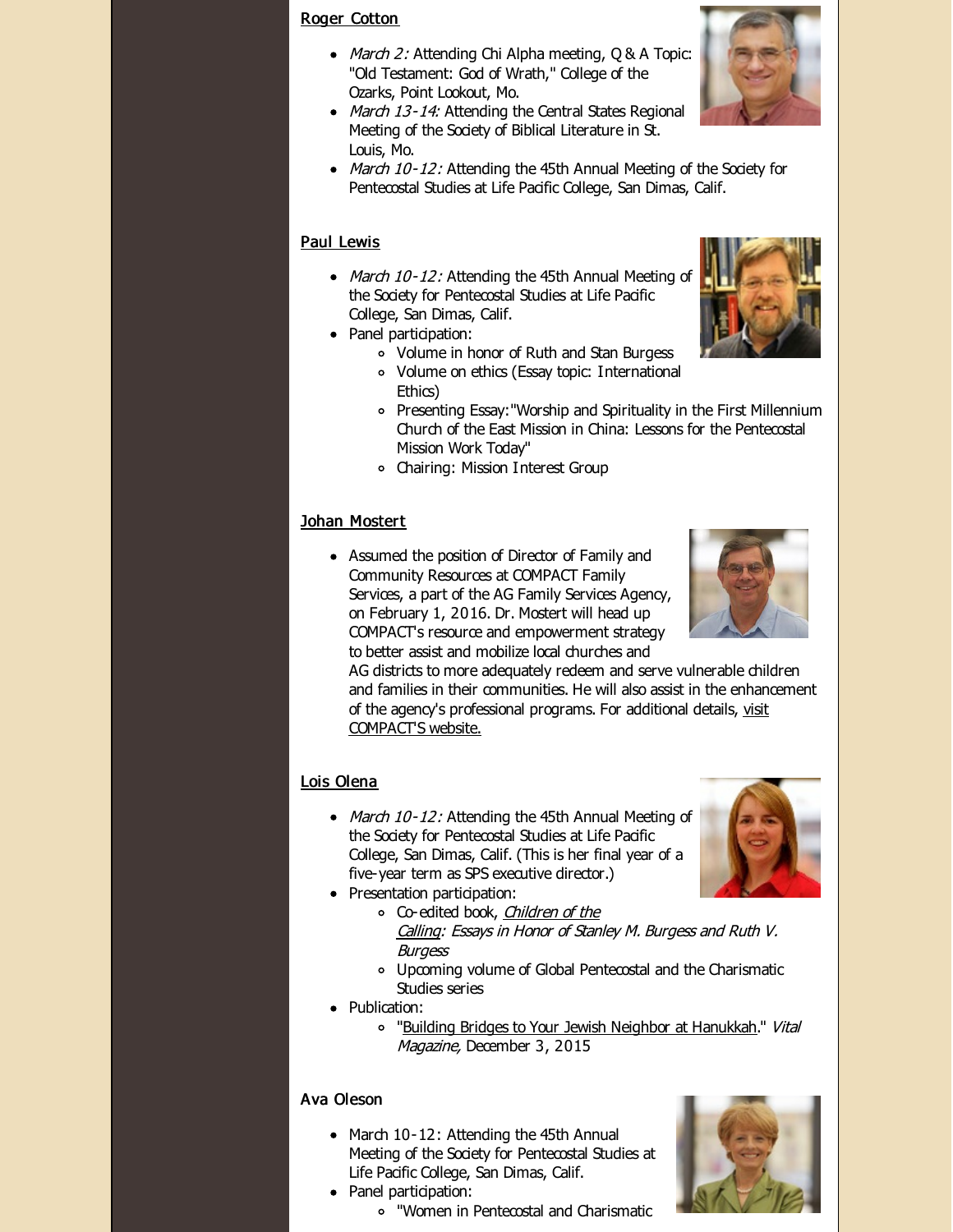Ministry: Information and Ongoing Gender-Focused Dialogue on the Faith Contributions of Women"

#### [Delonn](http://r20.rs6.net/tn.jsp?f=001o0MNdipVzC68gqEQPUtgFcASxsous1y1d1ZQnw59bF2qNkv1AWvlqa6GrNsdxMUflHOyFgr7h4yYS4UWKdlikvVaYLJZfe6KFH6O81y9ryMEH5qouoebxdeUiuJse35tK056_dyuJXVJScgwQ4FVPT6yz6W2TSXzMIBdJt_SgJUdgy76flLNJQVL0d0IbWIQ&c=&ch=) and Valerie Rance

• March  $2-6$ : Speaking at the Assemblies of God "Together in Missions" Regional Congress, which indudes Hispanic Districts in the U.S. and 20 Latin American countries.



• March 10-12: Attending the 45th Annual Meeting of the Society for Pentecostal Studies at Life Pacific College, San Dimas, Calif.

#### [Randy](http://r20.rs6.net/tn.jsp?f=001o0MNdipVzC68gqEQPUtgFcASxsous1y1d1ZQnw59bF2qNkv1AWvlqWSCAgf95C7yfq_CkpLUSpV_xtHwg-4EN0uoXqirypjK3wO3WQZjon983DY-193PwNTjkuyuBHHjgG_MKdNp_zaEBPPuT_KB12IelA6EJPBDw-tte0jFgptDbgKM3hOa3yS9l9S3WZGn&c=&ch=) Walls

• Feb 18-20: Attending the Association of Theological Schools Peer Group on International Education Models, Pittsburgh, Penn.



#### Alumni Ne ws



Craig Keener's ('85/'87) four-volume Acts commentary won the award in biblical studies this year for [Christianity](http://r20.rs6.net/tn.jsp?f=001o0MNdipVzC68gqEQPUtgFcASxsous1y1d1ZQnw59bF2qNkv1AWvlqWSCAgf95C7yo7BxpiJGAYbebZ8K9UgMeohzGQD3VXg38sl65KV7XF6disUXVAJeicTDb-TG6ecrUSQ4KLwIXbNW_L_gBzQSlxolqkT96StQRMmtPPvuNcrcovM-16JnDGG1wE33jJU77euklAZm5upu5P7k_LGhd4sFvwcCAM0o5qOk-_IJju7m_MubRlvwC2_YEbFWAsjZhJXI9KAj_ahrwjkjjrg5k2lmSTLg6OvsD25dyiX0o40yKKNUfA9kWRmXl0g_brEWjxETcEDGJO-_y9g9hLnV3BM0wwpPMn_7BrWG-Vkf02cqcnXO3iN3Th__s1Gassj551ptiRa8uN89sgmYY-_EcXUm08J1ry48OoOD0Q5_PZTglS_nMU-3btYlhHq8Gi-jqVJ6vHx8_7s=&c=&ch=) Today's 2016 Book Awards. Gary Burge, professor of New Testament at Wheaton College writes,

"Keener is <sup>a</sup> scholar with gifts that come along once every century, and here we see them employed in full force. Words like encyclopedic, magisterial, and epic come to mind when you examine 4,000 carefully argued pages on every aspect of the Book of Acts.

Nothing like this has ever been done--and it's doubtful that anything like it will be done for <sup>a</sup> long time. Keener has <sup>a</sup> grasp of the ancient world like few scholars anywhere, but he also has <sup>a</sup> heart for the church and its mission."

Bill Parks ('08) passed away in January after a long battle with cancer. AGTS professor Jim Hernando writes,

"Bill came to AGTS to pick up <sup>a</sup> few more tools and sharpen <sup>a</sup> few others. While in Springfield he made connection with another alum, Everett Ward, director of the LACLS and put together <sup>a</sup> plan to help the rural pastors of Nicaragua, <sup>a</sup> Latin American country he deeply loved. Shortly after graduating and taking <sup>a</sup> pastorate in Crawfordville, Ind., he invited me to teach in Nicaragua. I accepted, went and have been going back yearly ever since. Bill's love for the people of Nicaragua was infectious. He raised tens of thousands of dollars to buy books for the pastors who attended our two-day seminar on basic principles of biblical interpretation."

Greg Stone ('95) is the associate pastor of Jewish Ministries at Gateway Church in Dallas, Texas. Watch his [testimony.](http://r20.rs6.net/tn.jsp?f=001o0MNdipVzC68gqEQPUtgFcASxsous1y1d1ZQnw59bF2qNkv1AWvlqWSCAgf95C7y3HlRGuYDUnFScy72N0mnzWEbm2SNAPyNKp6BgkjZN0xazG-V-W3gEFcaBghdACRWW9iQ5GTuqvOvf9vvndLHjN6EB_VUvuA-Fmzpfq9Pg4hQdKaEejVOCxdVQAogbXk7z3mkHMAAcDg7j8pKF86WMKmdkc-JzFoKPK4ti6j2Q8o=&c=&ch=)